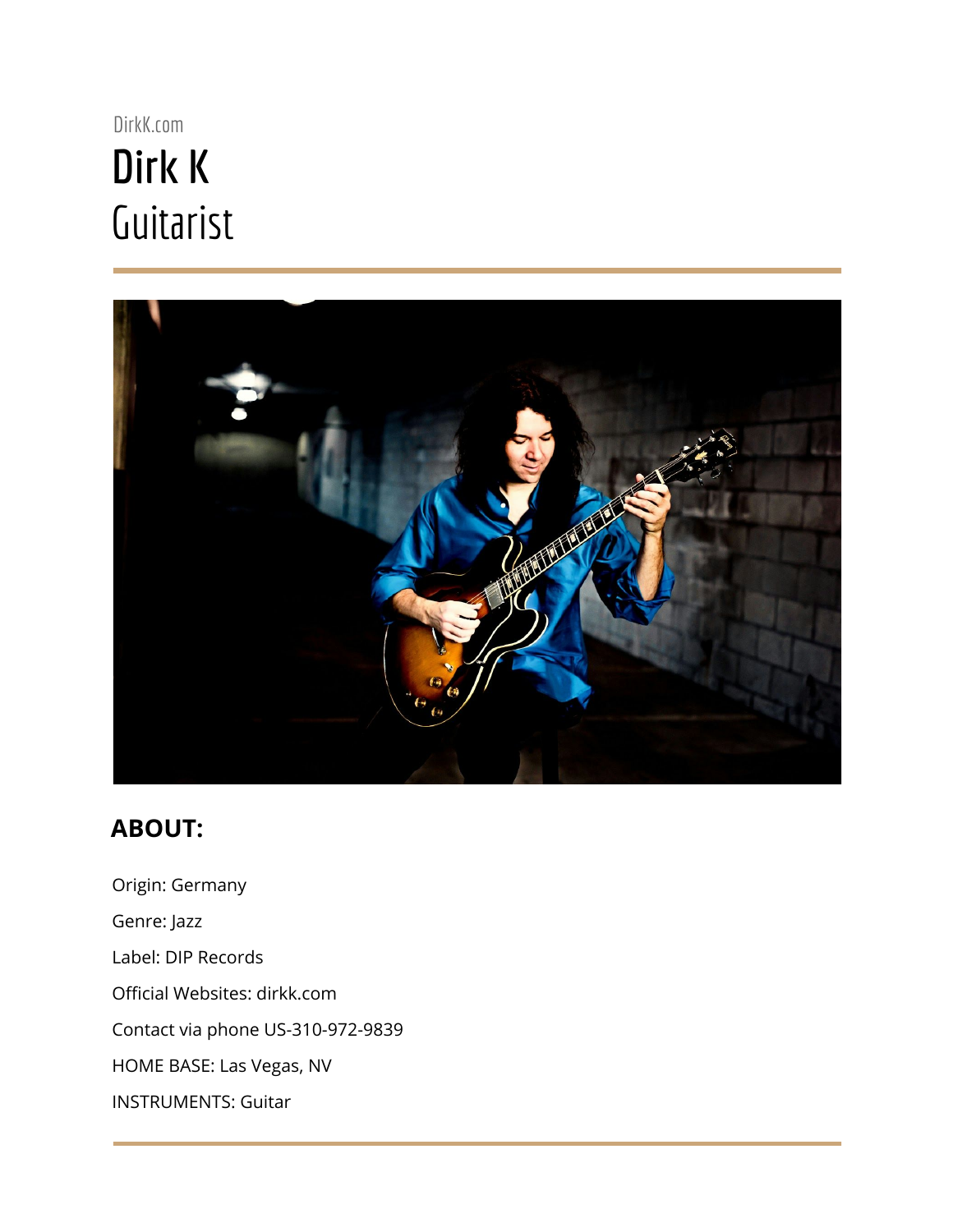## **Colleagues:**

Paul Taylor, Rick Braun, Eric Marienthal, C.C. Thomas Jr., Randy Brecker, Toots Thielemans, Brandon Fields, Peter Erskine, Dave Weckl, Terri Lyne Carrington, Tony Moore, Kevin Flournoy, Darryl Williams.

### **PAST PERFORMANCES:**

- Spaghettini (Seal Beach)
- Downey Theatre (Downey)
- Jazz On The Lake (Lake Mission Viejo)
- Gospel Jazz in the City (Gardina)
- Festival of The Arts (Laguna Beach)
- Rib Fest (Minneapolis)
- Gas Lamp Quarter Jazz Festival (San Diego)
- The Oasis Jazz Festival (Dallas)
- Liege Jazz Festival (Belgium)
- Wine and Balloon Festival (Temecula)
- The American Arts Festival (Sacramento)
- Bellagio Concert Series (Las Vegas)
- Multiple Europe tours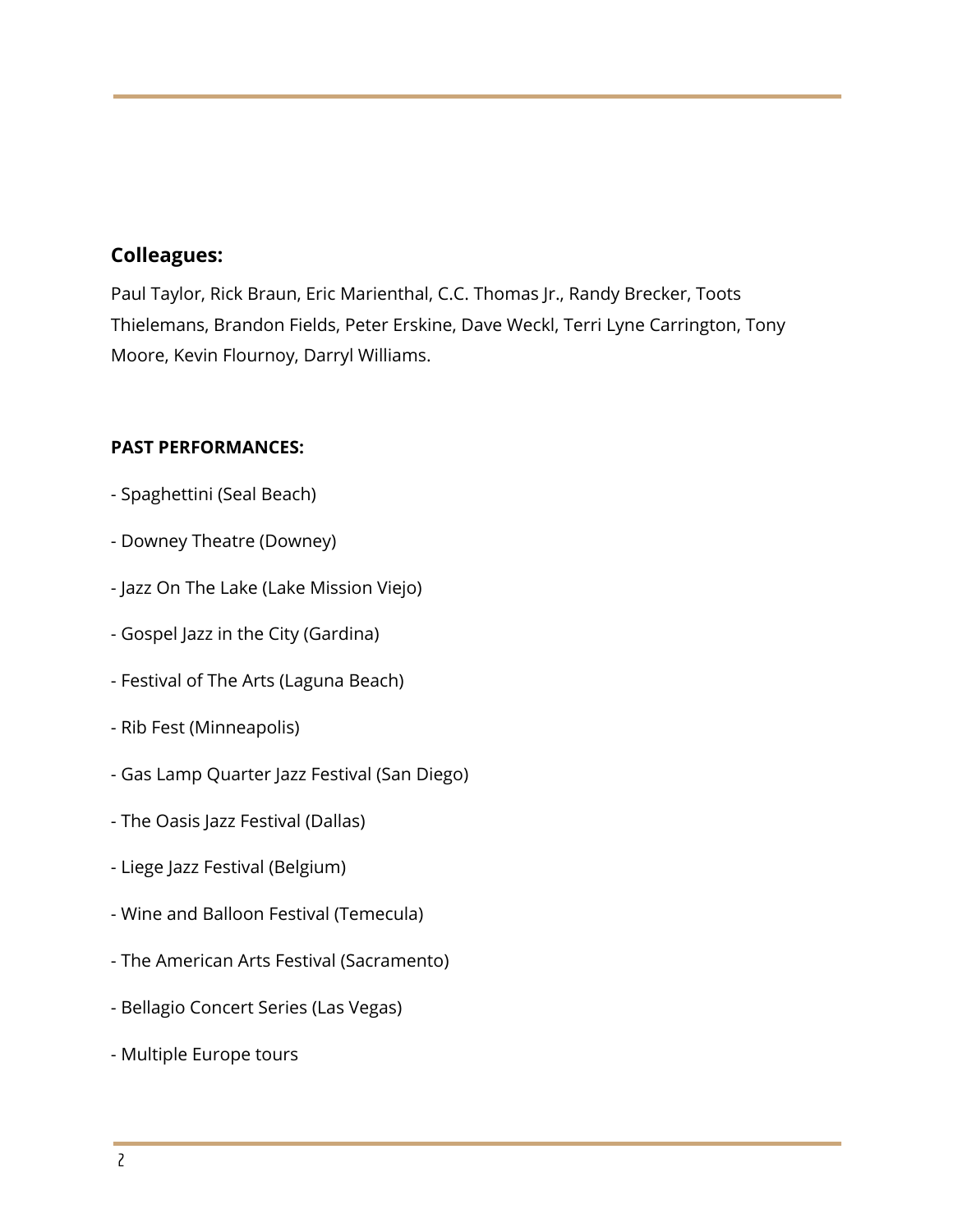**COLLABORATIONS :** Performed with Joe McBride Band. Opened for Al Jarreau, Paul Taylor & Sonny Rollins. Season opener for Newport Beach Hyatt Jazz concert series. Collaborations with Michael Paulo, Rick Braun, Paul Taylor, Toots Thielemans, Brandon Fields, Gary Meek, Eric Marienthal, Jeanette Harris.

**NOTEWORTHY:** Dirk K released 23 CD's. 14 CD's as a recording artist and 9 CD's with his band projects. His release Dirk K - "About You" on ULG/ Countdown Records produced 2 singles that charted top 10 in NAC music radio. He toured multiple times in the US and Europe. Dirk K received his Green Card for extraordinary abilities in the field of music in order to perform and reside in the USA.

Career highlights are playing the National Anthem for the LA Lakers at the Staples Center, receiving a Shaq hero award by Shaquille O' Neal, and receiving an award in recognition of outstanding exemplary service and support from the Raiders wide receiver Tim Brown.

**REVIEWS:** With his crisp, snappy and often hypnotic electric lines, veteran guitarist Dirk K lets us know from the opening minute of the coolly percussive title track of his latest full length collection that IT'S ON. This mid-tempo delight, which features an exciting tonal and rhythmic shift midway through as the grooves ease into Trip-Hop, is at the core of an engaging set, full of fresh fun like you'll hear on "Snap Jam" and "Toxic," plus, silky original ballads and covers galore including "Holding Back The Years," "That's The Way of the World" and "Lovesong," as well as the first ever Smooth Jazz re-imagining of "Funkytown." Ah yeah… IT'S ON is an album you won't want to turn off! ~ JONATHAN WIDRAN

### **Dirk K – It's On**

To state what you will see as the obvious, German-born guitarist Dirk K is no stranger to jazz. Having placed 14 solo albums under his belt since the 1990s, he has also recorded over 30 albums for other artists, including Randy Brecker, Peter Erskine, Toots Thielemans, Dave Weckl, Brandon Fields, Alan Pasqua, Marc Johnson, Terri Lyne